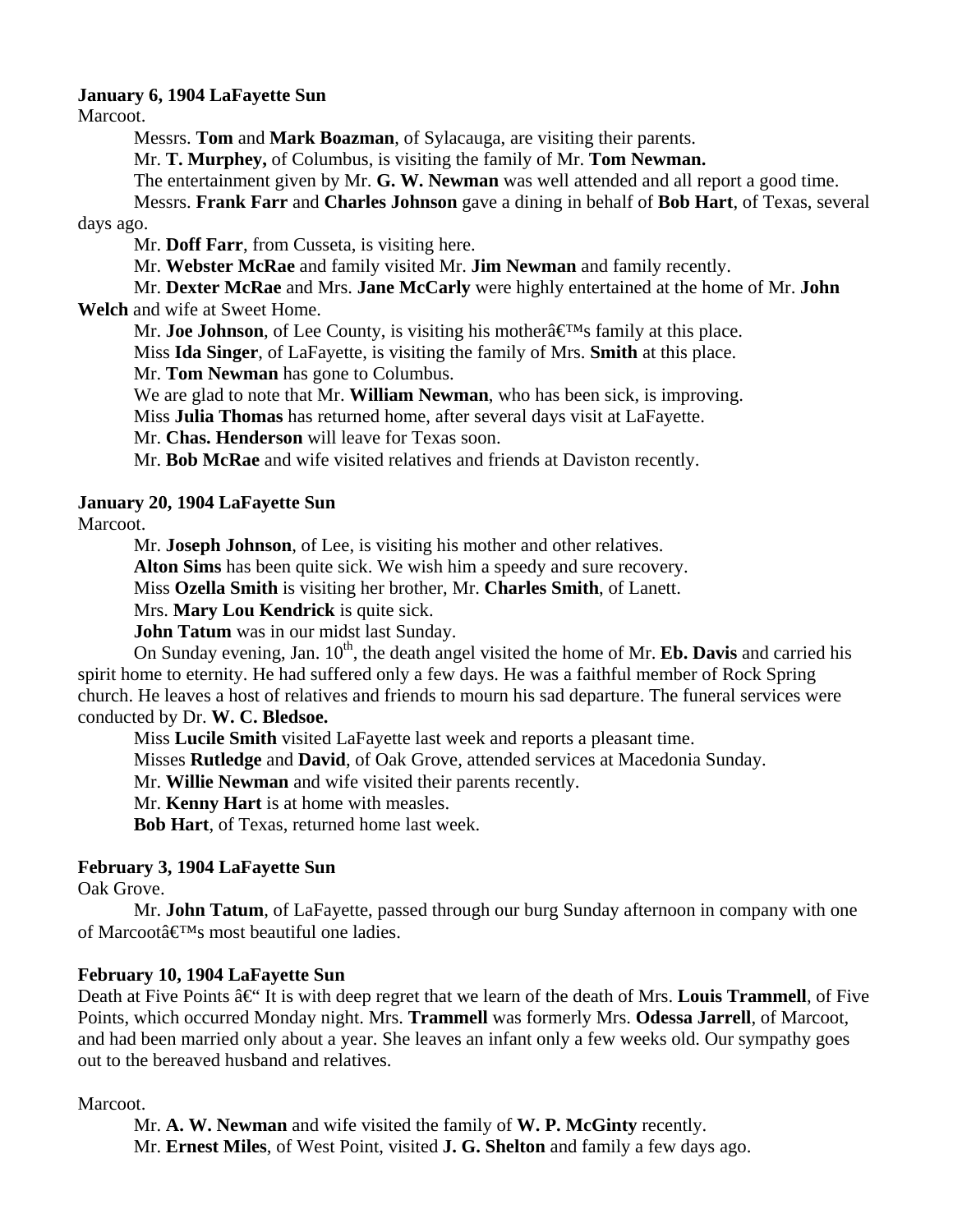Mrs. **Estelle Newman** has been very sick the past few days. We wish her a speedy recovery.

Mrs. **Charlie Johnson** and children visited **B. F. Farr** $\hat{a} \in M$ s family recently.

Mrs. **Williams** has moved to **W. C. Newman**â€<sup>M</sup>s.

Mrs. **John Lamb** and children visited Mrs. **Jim Gilmore** one day last week.

Miss **Bettie Shelton** is the guest of Mr. **George Jackson** $\hat{\mathbf{z}} \in \mathbb{M}$ s family.

Miss **Ozella Smith** has returned home from Lanett.

Mr. **Tom Smith** visited his mother here Sunday.

Mr. **Gip Pitts**, of Dadeville, was the guest of **G. W. Newman** last week.

February 17, 1904 LaFayette Sun

#### Five Points.

**Sandie Hurst** spent several days near Marcoot last week surveying land.

## **February 24, 1904 LaFayette Sun**

 Dr. **J. B. Boazman**, of St. Louis**,** and brother, **Mark**, of Sylacauga, are visiting their parents, Mr. and Mrs. **Thos Boazman**, of Marcoot.

Miss **Hattie May Heard** is visiting relatives at Marcoot.

## **March 9, 1904 LaFayette Sun**

Marcoot.

Rev. **J. L. Gregory** filled his regular appointment Saturday and Sunday at Rock Springs.

Mr. **K. L. Hart**, of your city, visited home folks Saturday and Sunday.

On last Sunday at 3 o $\hat{\mathbf{a}} \in \mathbb{M}$ clock, Miss **Ruby Hart** and Mr. **Joe Orr** were united in the holy bonds of matrimony. Mr. **Orr** is one of LaFayette  $\hat{\mathbf{a}} \in \mathbb{N}$  pious and energetic young men. The bride is a girl who possesses the most lovely traits of character. To the young couple we extend congratulations and unalloyed bliss.

## **March 23, 1904 LaFayette Sun**

Marcoot.

 Mrs. **Ada Headley**, of your city, attended preaching at Macedonia Sunday. We are glad to note that Miss **Ada Jarrell** is able to be up again. Union High School is progressing nicely under the management of Miss **Maud Bolton.** Mr. and Mrs. **J. W. Harmon** visited the home folks Sunday. Mr. **W. T. Howell**, of Roanoke, visited his parents Sunday night. Mr. and Mrs. **Joe Orr** were shaking hands with many friends at Macedonia Sunday.

# **April 13, 1904 LaFayette Sun**

Marcoot.

Rev. **J. T. Satterwhite** filled his regular appointment Saturday and Sunday at Macedonia.

Dr. **W. H. Meadows**, of St. Louis, is visiting home folks.

Mr. and Mrs. **Joe Orr** visited parents here Saturday and Sunday.

Miss **Mary Joe Gammill** was the welcome guest of Miss **Jessie Hart** Saturday.

 Mr. **Tom Germany** and lady from over the river were among their many friends at Macedonia Sunday.

 Marcoot is a rushing place. **Smith** keeps the blacksmith shop. **Boazman** keeps the store. **Heard** keeps the boarding house. While **Still**  $\hat{a} \in \text{Set}$  he still keeps the mill.

## **May 4, 1904 LaFayette Sun**

Lost  $\hat{a} \in \hat{C}$  The side curtain for two-horse buggy, between my home and Mt. Olive or Ammans Church. **J. T. Sims**, Marcoot, Alabama.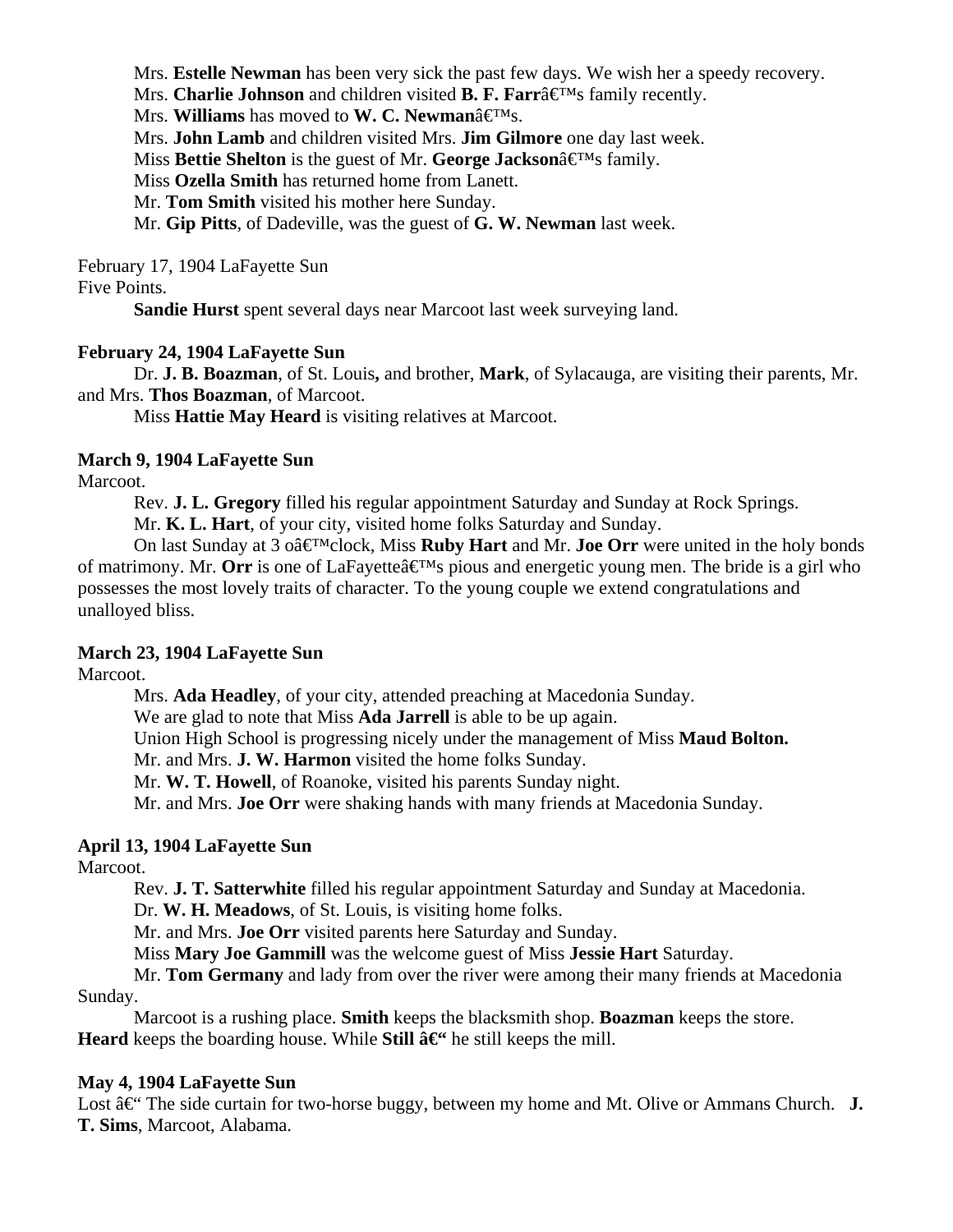# **May 11, 1904 LaFayette Sun**

 Misses **Annie Singer** and **Vivian Wise**, of Marcoot, are the guests of Miss **Maggie Pearson** this week.

# **May 18, 1904 LaFayette Sun**

Acme

Mr. **Bob Gilmore** and wife, of Marcoot, passed through Acme Saturday.

# **June 1, 1904 LaFayette Sun**

Misses **Bessie** and **Cecil Dunn** are visiting relatives at Marcoot this week.

# **June 22, 1904 LaFayette Sun**

Miss **Ozella Smith**, of Marcoot, was the guest of Miss **Ida Singer** recently. Messrs. **Marvin Wise** and **Walter Hart** spent Sunday with relatives at Marcoot.

# **August 3, 1904 LaFayette Sun**

Buck Horn

 Mr. **Jim Thompson**, of Buck Horn, and Miss **Effie Oliver,** near Marcoot, drove to West Point Sunday night to get married, and we suppose that they did. They intended to go to LaGrange Monday morning where they will make their future home.

# **August 10, 1904 LaFayette Sun**

Chiggerville

The infant of Mr. and Mrs. **William Childress**, near Marcoot, was buried at Macedonia last Sunday. We offer sympathy.

## **August 17, 1904 LaFayette Sun**

Approaching Marriage

 The invitations announcing the marriage of Mr. **Jno. B. Tatum**, of this place, to Miss **Annie Singer**, of Marcoot, are out.

Following is the invitation.

# Mrs. **O. A. Singer**

requests the honor of your presence

at the marriage of her daughter,

## **Annie,**

to Mr. **Jno. B. Tatum**, on Sunday evening, Aug. twenty first nineteen hundred and four, at four o $\hat{a} \in \mathbb{R}^M$ clock, Marcoot, Alabama.

# **August 24, 1904 LaFayette Sun Singer â**<sup>€</sup>**Tatum**

 Quite a large crowd of relatives and friends assembled at the home of Mrs. **A. O. Singer**, at Marcoot, last Sunday afternoon to witness the marriage of her daughter, Miss **Annie**, to Mr. **Jno. R. Tatum**, of this place.

 Miss **Alice Mae Wise**, of Marcoot, is the guest of Miss **Maggie Pearson.** Mr. **W. McRae**, of Marcoot**,** was a visitor of The Sun office Monday morning.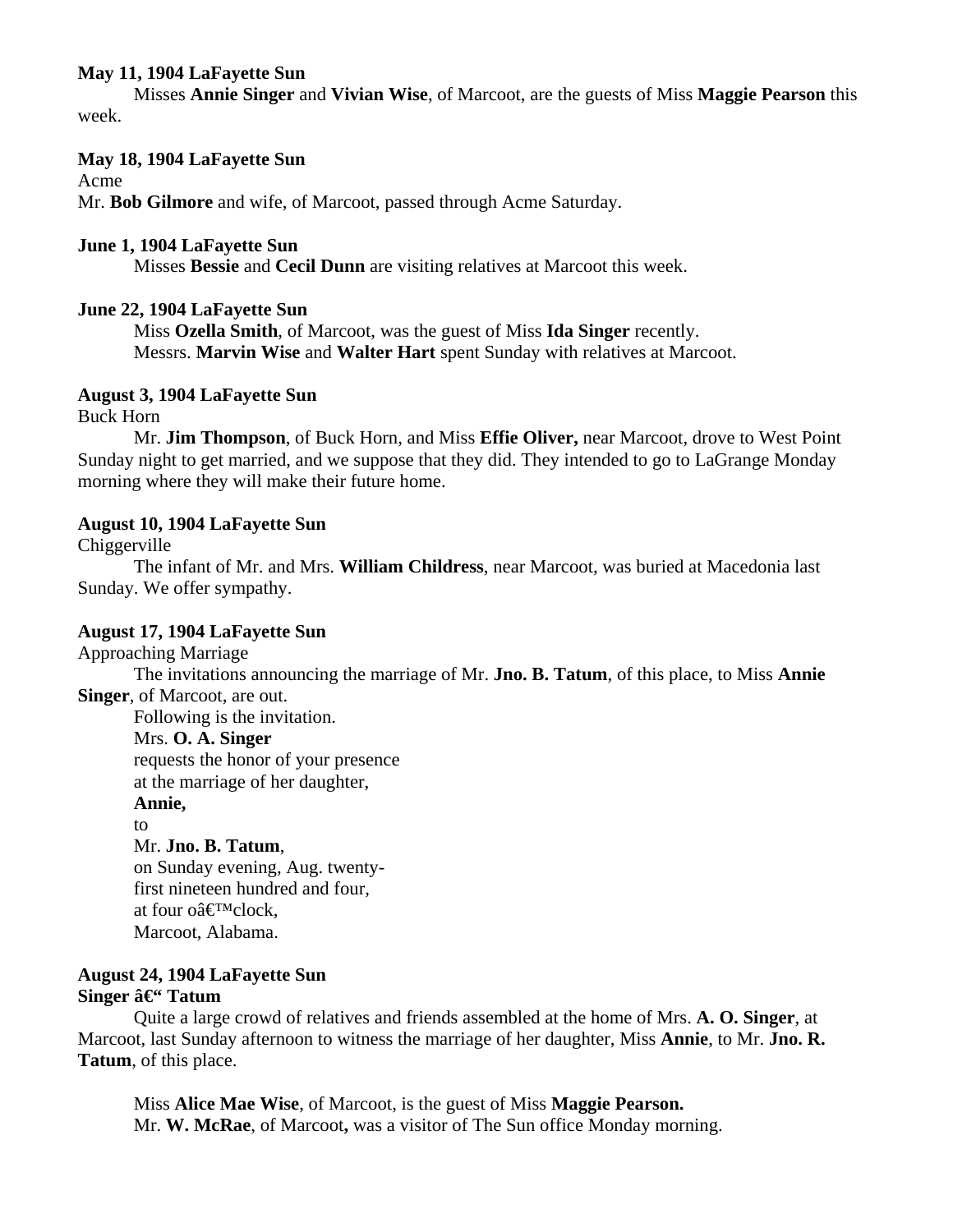Mr. and Mrs. **J. H. Still** attended the marriage of Miss **Annie Singer** to Mr. **John Tatum**, of Marcoot, last Sunday.

## **August 31, 1904 LaFayette Sun**

Brookside

Mrs. **Mary DeLoach**, of Marcoot, is spending some time with her daughter, Mrs. **W. L. Morris.**

#### **September 21, 1904 LaFayette Sun**

LaFayette, Buffalo, Five Points and Oakbowery.

Besides these four, four are also to lead to West Point on October  $1<sup>st</sup>$  into Chambers. This will give excellent service to the citizens of the county in the way of mail facilities. This service is paid for at the rate of \$720 per annum for each carrier, and there is no good reason why every home in the county should not enjoy it, as a route can be had for the asking. Those who were pulling for the plums at LaFayette last Saturday are:

 **W. H. Webb**, LaFayette **W. H. Shaver**, LaFayette **W. W. Mitcham**, LaFayette **Jno. L. Jones**, LaFayette **J. E. Henderson**, LaFayette **C. C. Farr**, LaFayette **B. F. Holstun**, LaFayette **J. B. Messer**, LaFayette **W. Q. Bass**, Five Points **Wm. McKinney**, Five Points **E. S. Fuller**, Five Points **A. R. McCarley**, Buffalo  **E. C. Frazer**, Buffalo **N. C. Smith**, Buffalo **T. P. Raney**, Marcoot \*\*\*\* **T. E. Hubert**, Wise **J. W. Sanders**, Denson **T. E. Hood**, Moorefield **J. P. Harris,** Oakbowery **Robert Thomas**, Oakbowery

Lost  $\hat{a} \in A$  pocket book between Mrs. **Rowland** $\hat{a} \in M$ s and Marcoot. Finder will get a reward. **J. E. Foster,** Wise, Ala.

Wise.

Miss **Gillie Harmon**, of near Marcoot, attended preaching at Pleasant Grove Sunday.

# **October 12, 1904 LaFayette Sun**

Brookside

Mrs. **W. L. Morris** spent last week at Marcoot and took in the association at Rock Springs.

#### **October 26, 1904 LaFayette Sun**

Brookside  $\hat{a} \in \mathcal{C}$  Written for last week

Mrs. **W. L. Morris** has returned home after visiting relatives at Marcoot.

#### Wise

Mr. **Allie Harmon** and family, of Marcoot, visited the formerâ€<sup>M</sup>s parents at this place last week.